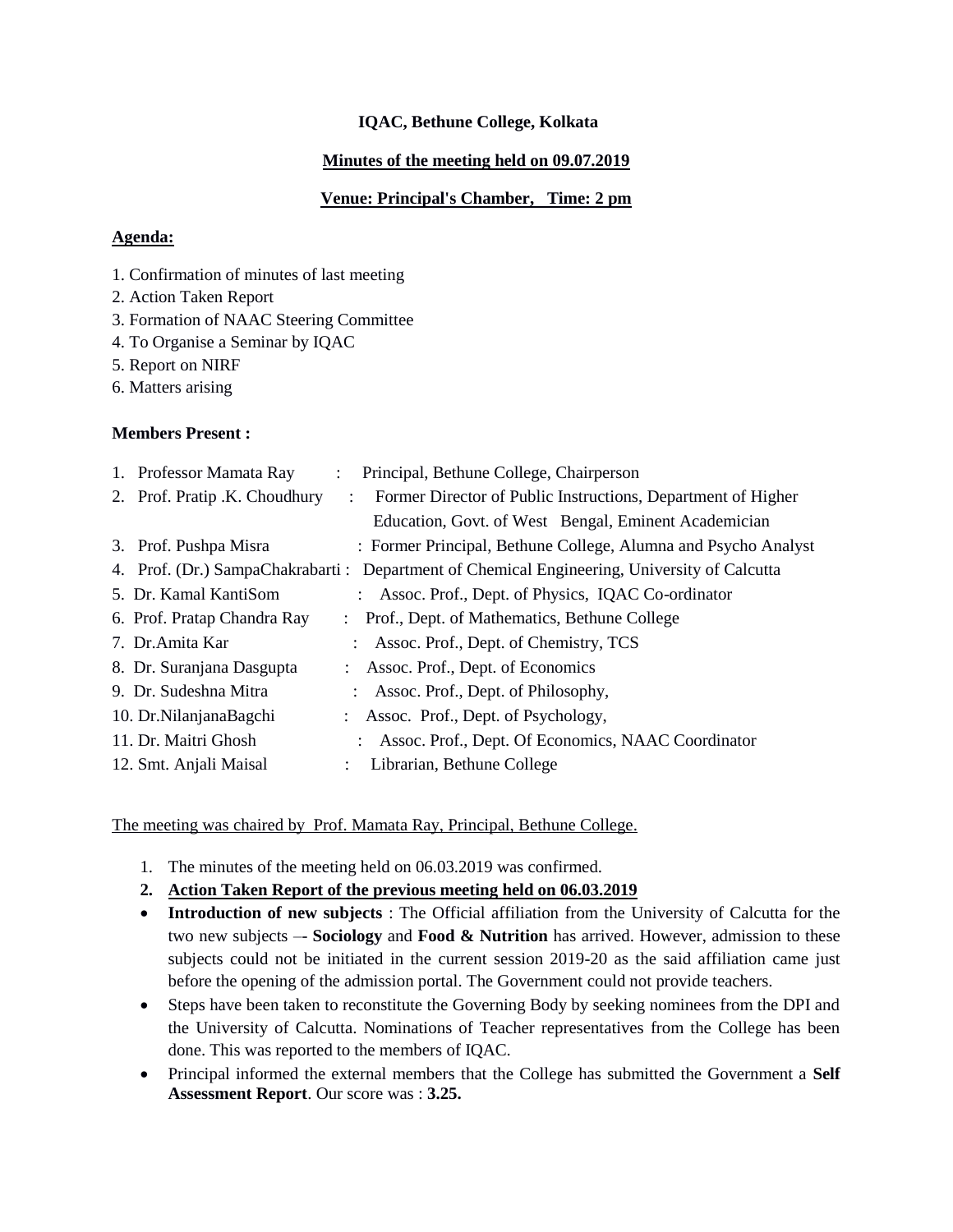The IQAC coordinator informed that in order to feed scores for this **Self Assessment Report**  certain problems were faced by IQAC

- 1. Our score was low in collaboration, resource mobilisation for research.
- 2. Score was also low regarding the point Teachers from outside state

Principal Madam suggested to find the school leaving document of the teachers to decide which faculty members passed from other state. The members suggested to incorporate and provide information of all teachers, students and office.

- IQAC/AQAR report is sent to UGC in their format.
- For UG departments Rs. 2000/- & for PG departments Rs. 4000/- seed money from College and Government support used to be granted for the purpose of organising seminar, workshops etc. This year, this financial grant has been increased to Rs. 5000/- for the PG departments. Registration fees from the Seminars / workshops are used for contingency and refreshment of the participants.

## **3. Formation of NAAC Steering Commitee**

The Principal proposed that an Advisory committee for NAAC is to be formed and suggested the following names : Prof. Manimala Das Prof. P.K. Chaudhuri Prof. Shampa Chakraborty The members present agreed to the same.

 The members approved the NAAC Steering Committee (Tentative) . The Proposed names for steering Commitee are as follows :

| 1. Maitri Ghosh – Coordinator | 7. Dipayan Chattopadhyay   |
|-------------------------------|----------------------------|
| 2. Pratap Chandra Roy         | 8. Suranjana Dasgupta      |
| 3. Kamal Kanti Som            | 9. Sudeshna Mitra          |
| 4. Debalina Banerjee          | 10. Nilanjana Bagchi       |
| 5. Ashok Das                  | 11. Satarupa Bandyopadhyay |
| 6. Gautam Goswami             | 12. Samiran Ghosh          |

The members suggested to allot one teacher against each criteria of NAAC who will lead the criteria.

#### **4. To Organise a Seminar by IQAC**

It was proposed that IQAC seminar to be conducted towards the end of July.

#### **5. Report on NIRF**

Bethune College has been the first Government College in West Bengal to participate in the **NIRF – 2019** and has been awarded **50th rank in the college category.** Members of IQAC appreciated this recognition wholeheartedly.